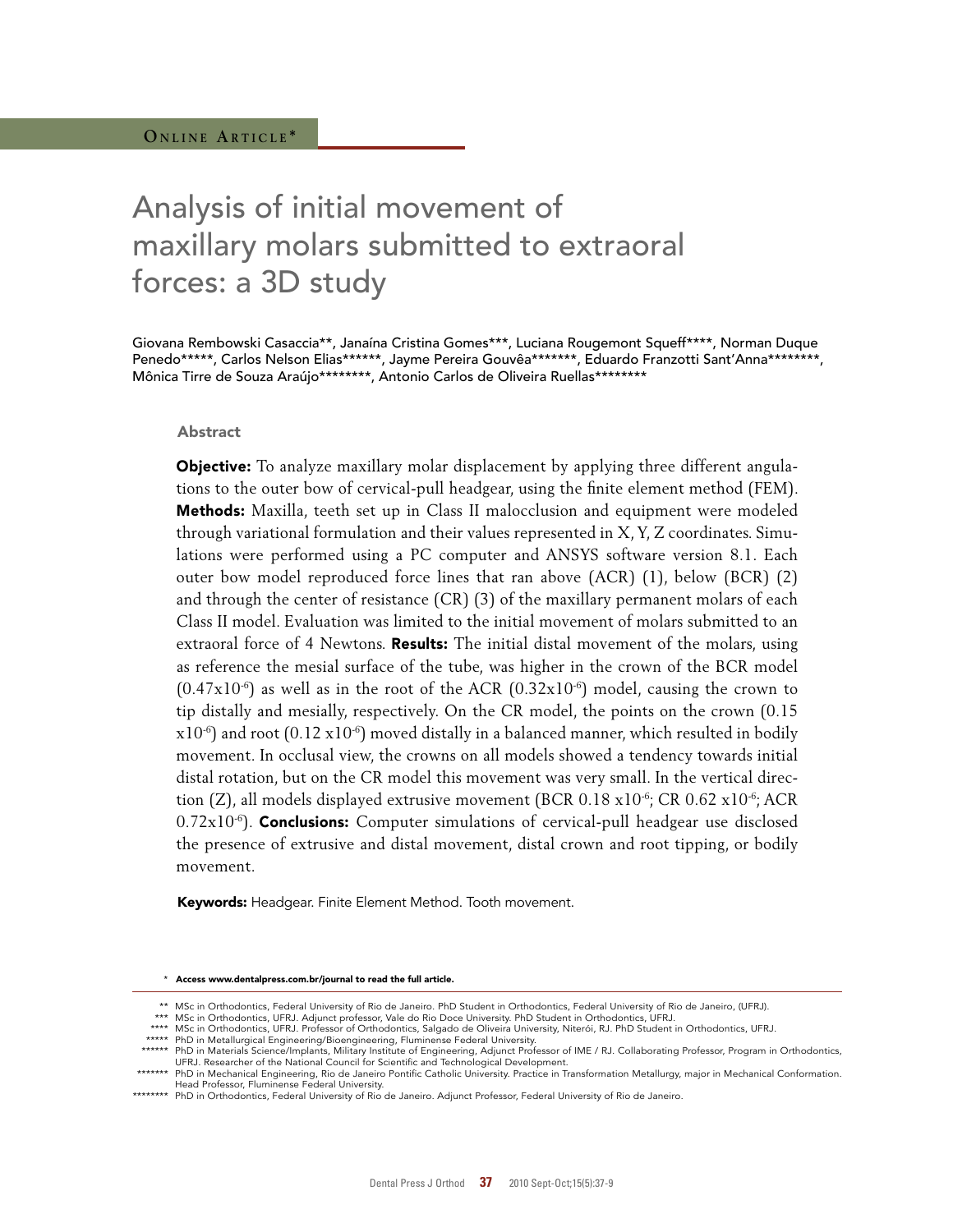### Editor's summary

This study employed the digital finite element method to compare the effects of cervical headgear—with variations in force vector direction, on the movement of maxillary first permanent molars. By changing the length and/or inclination of the outer bow of the headgear, or by applying different force vectors, impact on the dental and skeletal structures can be altered. Maxillary models were reproduced with teeth mounted in Class II malocclusion and an extraoral appliance (cervical traction headgear) with the outer bow modified at three different heights, determining force lines above, below and along the center of resistance of the first molars (Fig 1). In computer simulations, the program ANSYS (version 8.1, Ansys Inc. Canonsburg, PA, USA) was utilized, which relies on the finite element method for quantification of forces, moments and stresses. Molar distalization activations were simulated to determine quantitatively the parameters involved in orthodontic biomechanics.

The initial distal movement of the maxillary first molars (Ux) on the model where the resultant of forces passed below the center of resistance (BCR) caused greater distal tipping in the crown than in the root, producing a tip-back movement. On the model where the resultant passed through the center of resistance (CR), distal bodily movement occurred, causing displacement of the distal root as far as the middle third. On the model where the resultant of forces passed above the center of resistance (ACR), displacement was greater in the distal root, producing a forward tip. In occlusal view, all models showed a trend towards initial distal rotation of the crown. In the CR model however this movement was very limited. Results for vertical direction (Uz) revealed that all models exhibited extrusion, which was higher on the ACR model. The extrusion noted in the three models can be explained by the origin of the force application point, which is low, i.e., in the patients' neck Care should be exercised in cases where it is necessary to raise the outer bow in order to achieve an external line of action as close as possible to the effect desired for the molar, since outer bow elevation increases the extrusive component.

It was shown that the use of cervical headgear causes extrusive and distal movement. Force line orientation is important to control the type of maxillary molar movement, which can be translational, tip-back or tip-forward when distal movement is produced by an extraoral appliance.



FIGURE 1 - Reproduction of the three models of cervical headgear with different outer bow inclinations in relation to X, Y and Z coordinates, using the Ansys 8.1 program: **A**) BCR (below the center of resistance); **B**) CR (through the center of resistance) and **C**) ACR (above the center of resistance).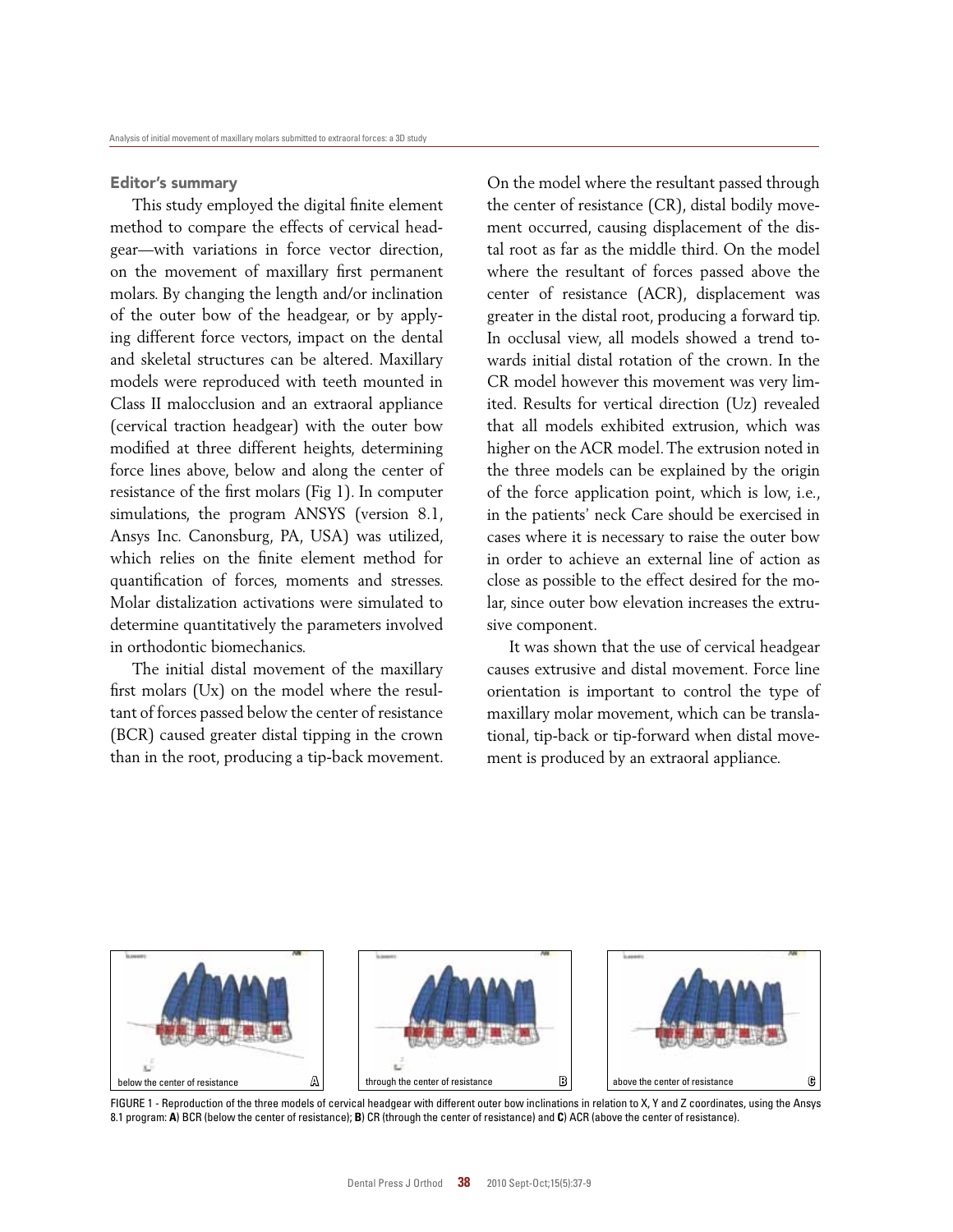Questions to the authors

## 1) What motivated you to pursue this investigation?

Despite its aesthetic limitations and the need for compliance, headgear (HG) is a conventional and still widely used appliance that enables different force lines to be applied. HG use requires a basic knowledge of biomechanics since the effects on the dental and skeletal structures can be altered depending on the force vectors you apply. Some studies have shown that a major limitation of this method is the difficulty in isolating molar movement without allowing growth in the bone bases to interfere with the analysis. For this reason, we set out to analyze the initial distal movement of maxillary first molars caused by three different headgear outer bow inclination using computer simulations and the finite element method.

# 2) How important is the finite element method for research in orthodontics?

Studies on applied mechanics using finite elements have been successful. With this method you can assess biomechanical components such as displacement, strain, pressure, stress and induced forces on various structures used in orthodontics. The accuracy of the results yielded by the finite element method depends on how the study model is processed, so you should be aware of their limitations.

# 3) Do the authors suggest future research using the same methodology?

Yes, mainly studies that compare the adverse effects of tooth movement by extraoral and intraoral appliances. Almost all the mechanics used for orthodontic movement can be simulated, although assessment with finite elements only allows us to interpret the initial responses to applied mechanics.

Contact address

Antonio Carlos de Oliveira Ruellas Rua Expedicionários 437 apto 51, Centro CEP: 37.701-041 – Poços de Caldas / MG, Brazil E-mail: antonioruellas@yahoo.com.br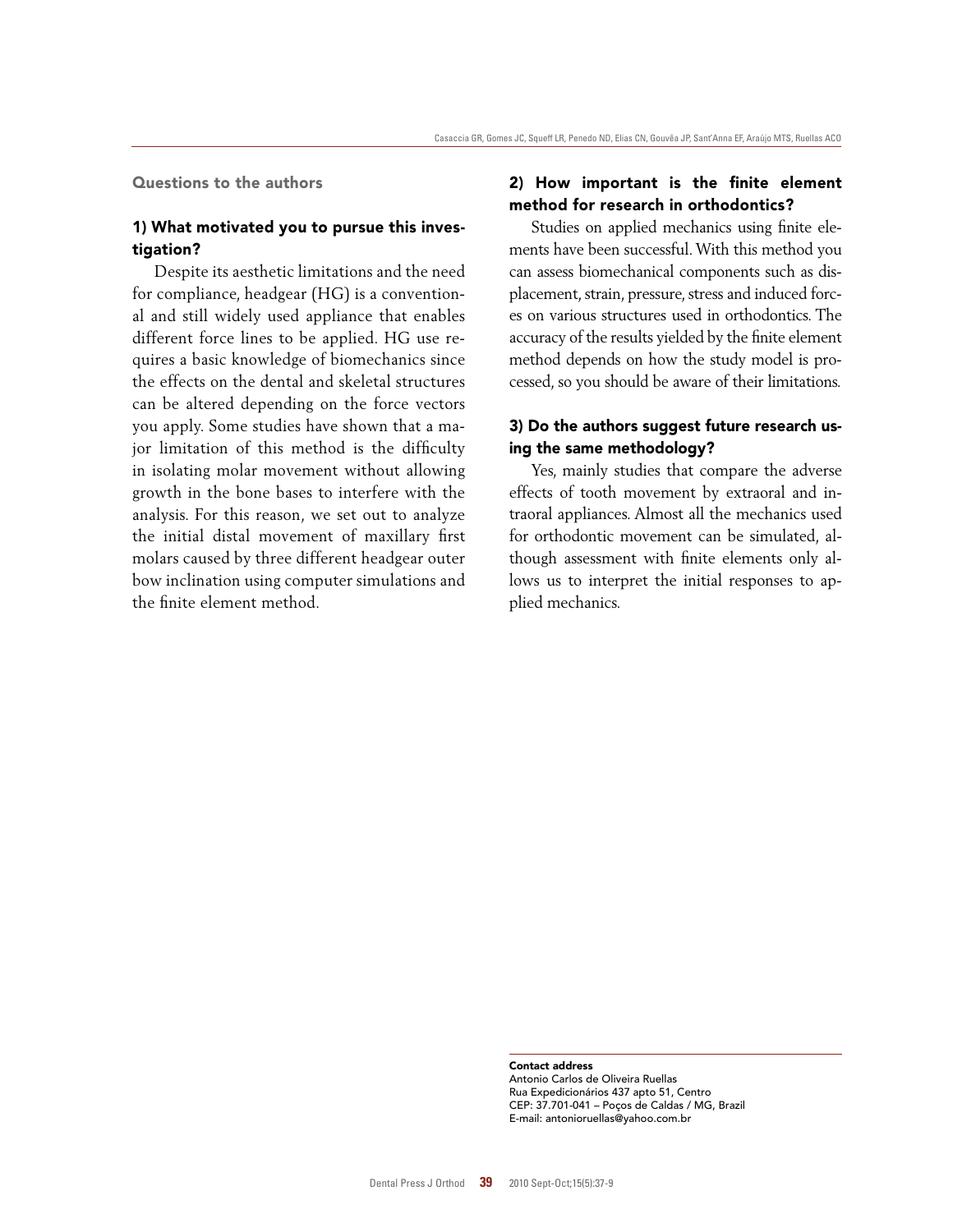# Analysis of initial movement of maxillary molars submitted to extraoral forces: a 3D study

Giovana Rembowski Casaccia\*, Janaína Cristina Gomes\*\*, Luciana Rougemont Squeff\*\*\*, Norman Duque Penedo\*\*\*\*, Carlos Nelson Elias\*\*\*\*\*, Jayme Pereira Gouvêa\*\*\*\*\*\*, Eduardo Franzotti Sant'Anna\*\*\*\*\*\*\*, Mônica Tirre de Souza Araújo\*\*\*\*\*\*\*, Antonio Carlos de Oliveira Ruellas\*\*\*\*\*\*\*

#### Abstract

**Objective:** To analyze maxillary molar displacement by applying three different angulations to the outer bow of cervical-pull headgear, using the finite element method (FEM). Methods: Maxilla, teeth set up in Class II malocclusion and equipment were modeled through variational formulation and their values represented in X, Y, Z coordinates. Simulations were performed using a PC computer and ANSYS software version 8.1. Each outer bow model reproduced force lines that ran above (ACR) (1), below (BCR) (2) and through the center of resistance (CR) (3) of the maxillary permanent molars of each Class II model. Evaluation was limited to the initial movement of molars submitted to an extraoral force of 4 Newtons. **Results:** The initial distal movement of the molars, using as reference the mesial surface of the tube, was higher in the crown of the BCR model  $(0.47 \times 10^{-6})$  as well as in the root of the ACR  $(0.32 \times 10^{-6})$  model, causing the crown to tip distally and mesially, respectively. On the CR model, the points on the crown  $(0.15 \times 10^{-6})$  and root  $(0.12 \times 10^{-6})$  moved distally in a balanced manner, which resulted in bodily movement. In occlusal view, the crowns on all models showed a tendency towards initial distal rotation, but on the CR model this movement was very small. In the vertical direction (Z), all models displayed extrusive movement (BCR 0.18  $x10^{-6}$ ; CR 0.62  $x10^{-6}$ ; ACR 0.72 $x10^{-6}$ ). **Conclusions:** Computer simulations of cervicalpull headgear use disclosed the presence of extrusive and distal movement, distal crown and root tipping, or bodily movement.

Keywords: Headgear. Finite Element Method (FEM). Tooth Movement.

<sup>\*</sup> MSc in Orthodontics, Federal University of Rio de Janeiro. PhD Student in Orthodontics, Federal University of Rio de Janeiro, (UFRJ).

<sup>\*\*</sup> MSc in Orthodontics, UFRJ. Adjunct professor, Vale do Rio Doce University. PhD Student in Orthodontics, UFRJ.

<sup>\*\*\*</sup> MSc in Orthodontics, UFRJ. Professor of Orthodontics, Salgado de Oliveira University, Niterói, RJ. PhD Student in Orthodontics, UFRJ. \*\*\*\* PhD in Metallurgical Engineering/Bioengineering, Fluminense Federal University.

<sup>\*\*\*\*\*</sup> PhD in Materials Science/Implants, Military Institute of Engineering, Adjunct Professor of IME / RJ. Collaborating Professor, Program in Orthodontics, UFRJ. Researcher of the National Council for Scientific and Technological Development. \*\*\*\*\*\* PhD in Mechanical Engineering, Rio de Janeiro Pontific Catholic University. Practice in Transformation Metallurgy, major in Mechanical Conformation.

Head Professor, Fluminense Federal University. \*\*\*\*\*\*\* PhD in Orthodontics, Federal University of Rio de Janeiro. Adjunct Professor, Federal University of Rio de Janeiro.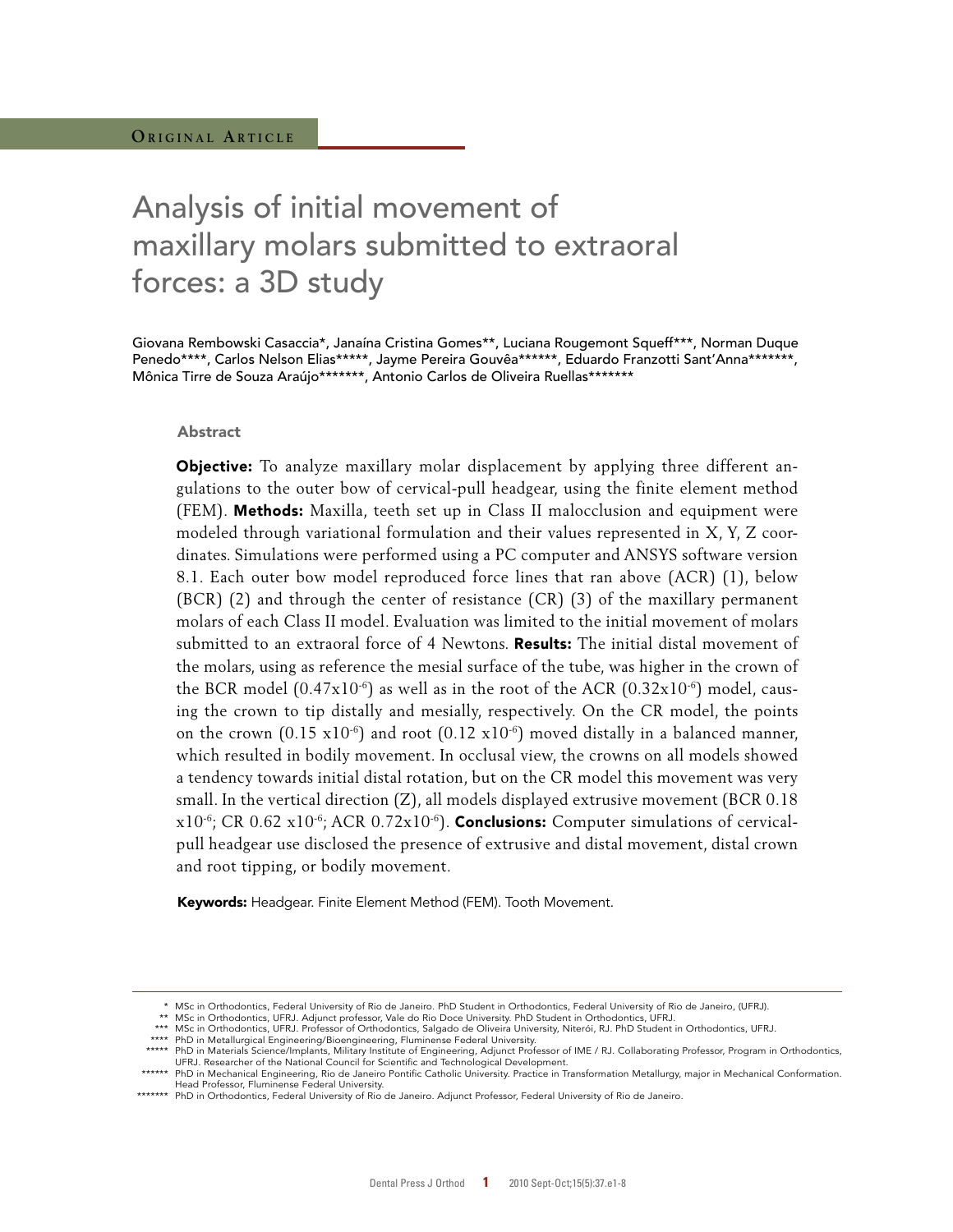## **INTRODUCTION**

Angle Class II malocclusion is characterized by anteroposterior dental discrepancy, which interferes with patients' maxillomandibular relationship. It is a rather significant condition whose prevalence ranges from 35% to 50% of the Brazilian population.<sup>10</sup> Although currently several methods are available to correct it, such as intraoral appliances (Jones jig, Distal Jet, Pendulum, etc.), skeletal anchorage devices and headgear, treatment choice will depend on case-by-case assessment, patient compliance and professional skills. Despite its esthetic limitations and the need for compliance, headgear (HG) is a conventional, still widely used appliance that enables different force lines to be applied. HG can assist in correcting skeletal problems and achieving distal movement of permanent maxillary molars.3 Its use requires knowledge of basic biomechanical concepts, such as center of resistance, tooth rotation and force action lines<sup>14</sup> for monitoring tooth movement during treatment.<sup>20,25</sup> When symmetrically changing the length and/ or angulation of its outer arch, or when applying different force vectors, the impact on dental and skeletal structures can be altered.20,29 The effects are often undesirable and it is up to orthodontists to reduce such effects by predicting the possible force action line angulations and their relationship with the center of resistance of the tooth to be moved.<sup>25</sup> The viewing of these side effects has been extensively reported in literature,  $1,4,9,17,21,26,29$  usually by superimposing profile X-rays. Some studies have shown that a major limitation of this method lies in the difficulty to isolate molar movement without allowing the growth of the basal bones to interfere with the analysis.18 Thanks to technological advances, studies have been conducted through computer simulations, some with a view to analyzing tooth movement in dental casts and others to evaluate the impact of masticatory forces on the tooth, and its stability.<sup>2,5</sup> The effects of force vectors applied to mini-implants have also been investigated $^6$  as well as the response of different facial patterns to extraoral forces.8 None of these, however, addressed the influence of these forces on the movement of permanent first molars by the finite element method (FEM). The authors of this study aimed to analyze the displacement of maxillary molars by tipping the outer arch of cervical-traction headgear in three different directions and using FEM.

#### MATERIAL AND METHODS

Maxillary models were reproduced using teeth set up in Class II malocclusion and cervicaltraction headgear with the outer bows modified at three different heights, thereby determining force lines that, although different, had the same length. The imaginary line that resulted from the force vectors ran above, below and through the



FIGURE 1 - Reproduction of the three models of cervical headgear with different outer bow inclinations in relation to X, Y and Z coordinates, using the Ansys 8.1 program: **A**) BCR (below the center of resistance); **B**) CR (through the center of resistance) and **C**) ACR (above the center of resistance).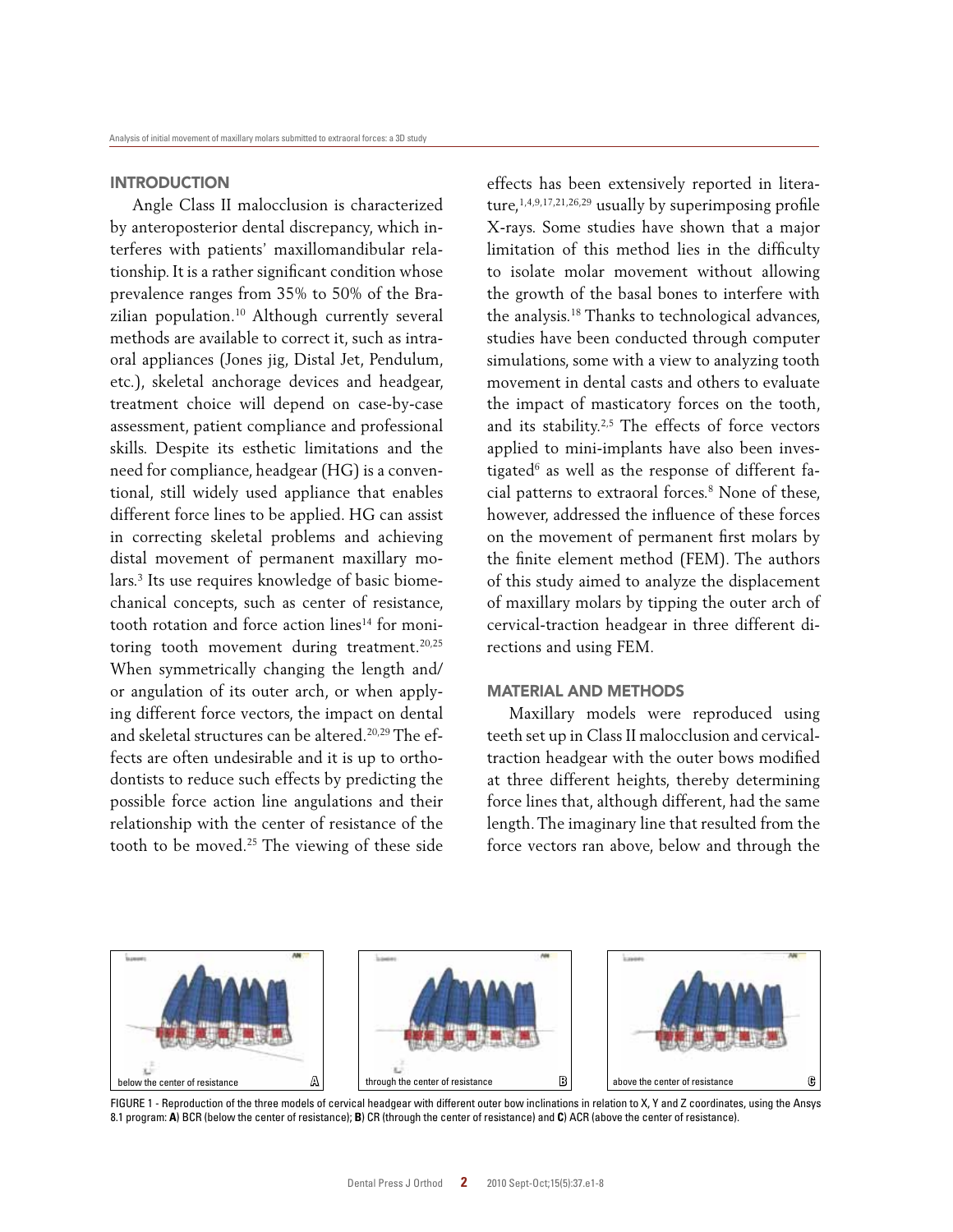center of resistance of each permanent maxillary molar. Measurements of the center of resistance of the maxillary first molar, activation point of the appliance (tube), neck pad hooks and outer bows of the headgear where the force had been applied, were made using a volumetric model, in Class II pattern,with the aid of a digital caliper. The resulting values were represented through X, Y, Z coordinates, considering as zero point the midway point tangent to the distal surface of the second molars.

Computer simulations were performed on an Intel Pentium 4 Personal Computer with 2.8 GHz processing power, 80 GB hard disk and 1 GB RAM. For the simulations, the computer software ANSYS (Ansys Inc. Canonsburg, PA, USA) version 8.1 was utilized. This program relies on the finite element method (FEM) for quantification of forces, moments and tensions. The activations were simulated for molar distalization, thus allowing the parameters involving orthodontic biomechanics to be determined quantitatively.

In numerical models, the regions representing the alveoli had their movements restricted



FIGURE 2 - Points analyzed after simulating force application to the first permanent molar on each model.

in all directions, allowing only movement due to deformation of the periodontal ligament.

The computer simulations represented only the initial movement resulting from the 4N force (Newton) delivered to the first permanent molars, considering the presence of the second permanent molars. Measurements were made from the points marked on the root, crown and center of resistance region of the first permanent molar. The value of all points prior to force delivery was zero (Fig 2).

The initial movement, resulting from the force delivered by the headgear, caused deformation of the periodontal ligament, whose elastic modulus was 0.05 N/mm2 and Poisson's ratio 0.49. The force was considered static load<sup>23,28</sup> to allow tooth movement in its respective alveolus, with a modulus of elasticity of 20,000 N/mm2 and Poisson's ratio of 0.30.7,23

## RESULTS

The initial distal movement of maxillary first molars (Ux) on the model in which the resultant of forces ran below the center of resistance (BCR) caused greater distal tipping in the crown than in the root, producing a tip back movement. In the center of resistance (CR) model, distal bodily movement occurred, causing displacement of the distal root as far as the middle third. On the model in which the resultant of forces ran above the center of resistance (ACR), the displacement was greater in the distal root, tipping the tooth forward (Fig 3). All models, in occlusal view, tended initially towards distal crown rotation (Fig 4). However, this movement was very small on the CR model.

Results for the vertical direction (Uz) revealed that all models exhibited extrusion, which was higher on the ACR model. The CR model exhibited mild extrusion at all points, unlike BCR and ACR, which showed slight intrusion at distal and mesial points of the crown, respectively.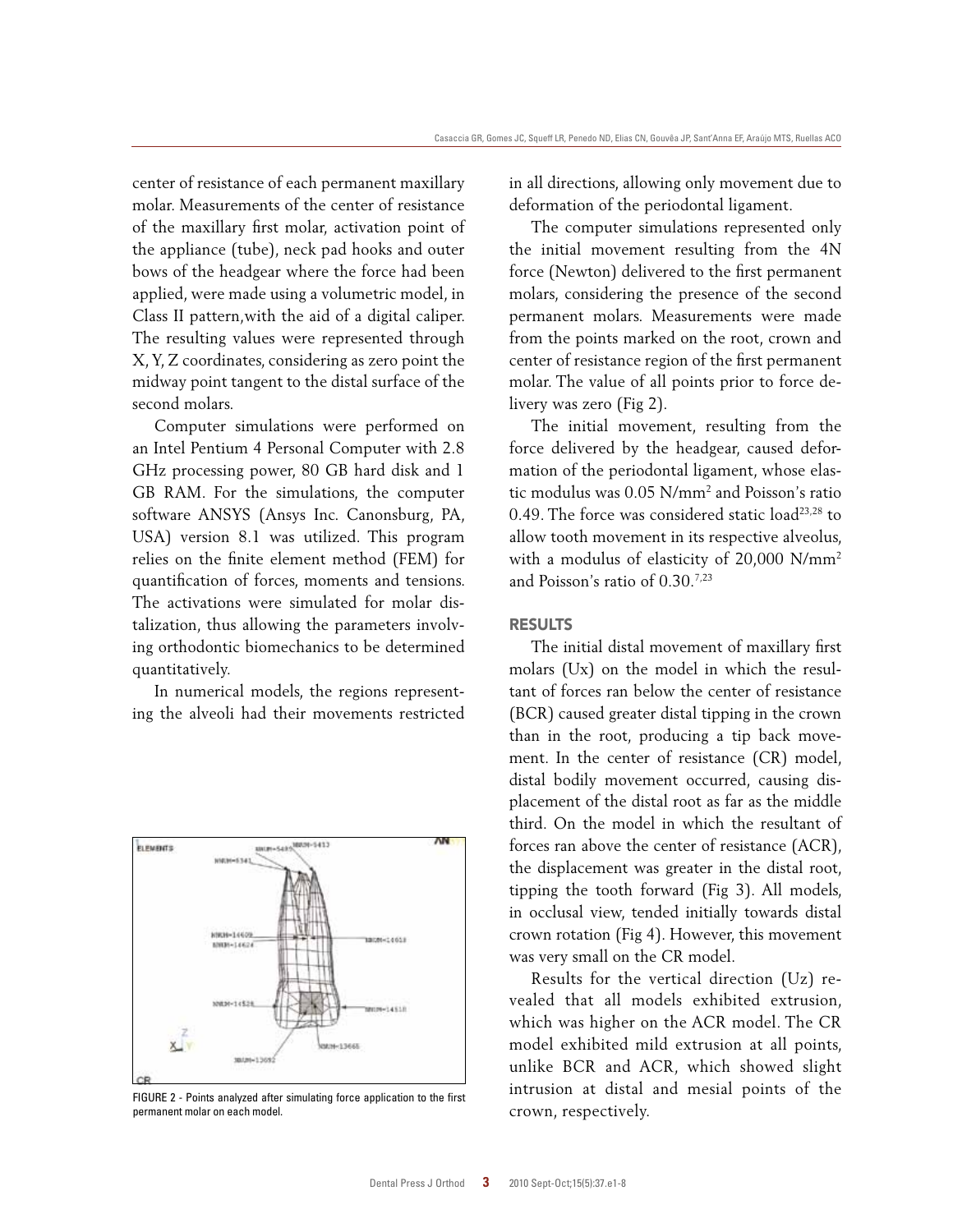The values shown in Table 1 and 2 confirmed the initial molar displacement in each HG model, displaying its direction and orientation at each maxillary molar point.

### **DISCUSSION**

Finite element method (FEM) was employed through variational formulation and the mechanical properties of organic tissues and orthodontic materials were obtained in the orthodontic literature,7,19,23,28 which enabled the characterization of the elements and the geometry of the body using numerical modules.

The effects of forces applied to the first molars examined in these models are virtually the same as those observed in clinical practice. Figure 4 illustrates the differences that occur at key points (root and crown) of the first permanent molar on the BCR and ACR force line models in the anteroposterior orientation (X coordinate). A uniform distal movement can also be observed on the CR model. Points 1 and 2 are located in the mesiobuccal and palatal roots of the molar. Points 3 and 4 are in the distal and mesial surfaces of the buccal tube bonded to the molar crown. Thus, reverse tipping can be noted, depending on the force lines of the two models (BCR and ACR).

Melsen and Dalstra<sup>18</sup> demonstrated, by superimposing patients' X-rays, that the type of tooth movement that occurs while wearing headgear with a downward or upward outer bow angulation was dependent on the force action line in both groups. Patients who wore headgear with



FIGURE 3 - Figure showing the initial distal movement of the first molar in the three computer simulation models. (**A**) BCR illustrates posterior (distal) tipping of the crown; (**B**) CR, uniform distal movement of the crown and root; (**C**) ACR illustrates posterior (distal) tipping of the root.



FIGURE 4 - Occlusal view showing initial distal rotation of the crown on the CR model.



GRAPH 1 - Graph showing the initial movement of the first molar (anteroposterior direction) at points in the palatal (1) and mesiobuccal (2) roots, and at mesial (3) and distal (4) points of the tube bonded to the crown, as observed in all three computer simulation models (ACR, CR and BCR).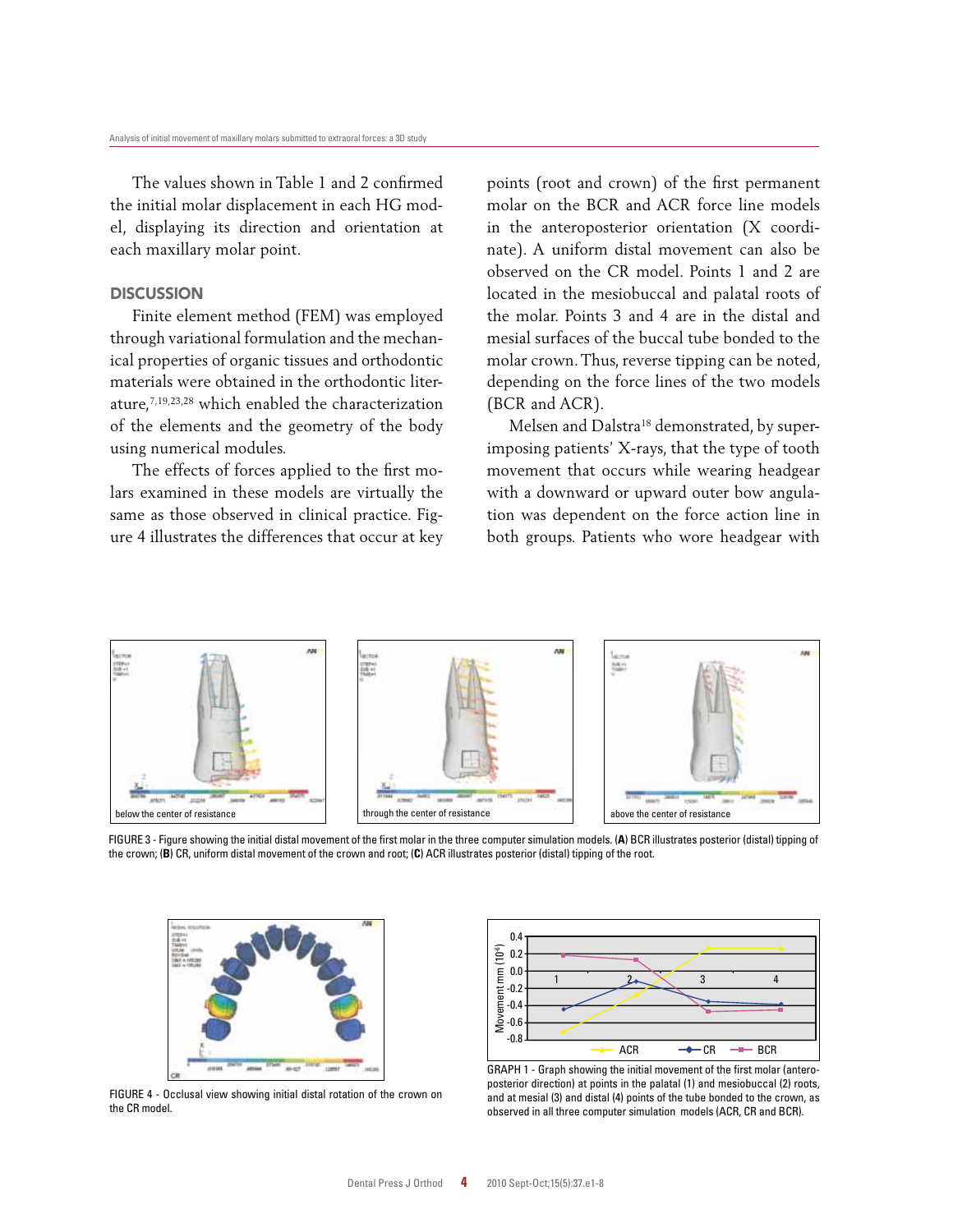| <b>Nodes/coordinates</b> | Ux BCR  | <b>Direction</b> | Ux CR   | <b>Direction</b> | Ux ACR  | <b>Direction</b> |
|--------------------------|---------|------------------|---------|------------------|---------|------------------|
| mesial root (5413)       | 0.06821 | M                | 0.12336 | D                | 0.32432 | D                |
| distal root (5489)       | 0.05468 | M                | 0.13153 | D                | 0.32687 | D                |
| tube B (13665)           | 0.52272 | D                | 0.13128 | D                | 0.09499 | M                |
| tube M (14510)           | 0.47447 | D                | 0.14887 | D                | 0.01425 | M                |
| tube D (14528)           | 0.45748 | D                | 0.16665 | D                | 0.02567 | M                |
| D region of CR (14609)   | 0.13785 | D                | 0.14141 | D                | 0.28577 | D                |
| D region of CR (14618)   | 0.16082 | D                | 0.13761 | D                | 0.18142 | D                |
| D region of CR (14624)   | 0.13875 | D                | 0.12894 | D                | 0.26128 | D                |

TABLE 1 - Values in mm (x10-6 ) reflecting the initial movement of the first permanent molar in the anteroposterior direction (X coordinate), on the three models.

Captions: M (mesial), D (distal), Ux (resultant of initial movement in the anteroposterior direction), V (buccal) and CR (center of resistance).

TABLE 2 - Values in mm (x10-6 ) reflecting the initial movement of first permanent molars in the vertical direction (Z coordinate) on the three models. Negative values represent extrusive movement at such points.

| <b>Nodes/coordinates</b> | Uz BCR     | <b>Direction</b> | Uz CR      | <b>Direction</b> | Uz ACR     | <b>Direction</b> |
|--------------------------|------------|------------------|------------|------------------|------------|------------------|
| mesial root (5413)       | $-0.24398$ | ex               | $-0.46214$ | ex               | 0.23297    | in               |
| distal root (5489)       | $-0.99368$ | ex               | $-0.23581$ | ex               | $-0.63052$ | ex               |
| tube V (13665)           | $-0.18231$ | ex               | $-0.62664$ | ex               | $-0.72586$ | ex               |
| tube M (14510)           | $-0.11875$ | ex               | $-0.63811$ | ex               | 0.31449    | in               |
| tube D (14528)           | 0.17873    | in               | $-0.19519$ | ex               | $-0.10243$ | ex               |
| D region of CR (14609)   | $-0.51664$ | ex               | $-0.26472$ | ex               | $-0.39593$ | ex               |
| D region of CR (14618)   | $-0.13161$ | ex               | $-0.41045$ | ex               | $-0.26438$ | ex               |
| D region of CR (14624)   | $-0.54192$ | ex               | $-0.32091$ | ex               | $-0.18191$ | ex               |

Captions: in (intrusion), ex (extrusion), Uz (resulting initial movement in the vertical direction), V (buccal), M (mesial), D (distal), P (palatal) and CR (center of resistance).

a downward angulation displayed extrusion and distally tipped crowns, while those with an upward angulation exhibited translatory (bodily) movement.18 The authors used the center of resistance as a reference, as in the present study, which found distally tipped crowns on the BCR model, distally tipped roots on the ACR model and bodily movement on the CR model.

Extrusion evidence found in the three models can be explained by the point of origin of force application, which was located low in the patients' cervical region.<sup>20,29</sup> This movement, however, is not necessarily undesirable, since in some cases, e.g., patients with a reduced lower facial third, extrusion is expected, given its impact on their facial profile as a whole.<sup>24,29</sup> Care should be taken in cases where it is necessary to raise the outer bow in order to achieve an action line that is better suited for the effect desired in the molar, since any elevation in the outer bow will increase the extrusive component (Table 2, reference node tube V).

Ashmore et al<sup>2</sup> described the movement of first permanent molars during treatment with headgear (combined traction) on plaster models analyzed in 3D. The results showed little extrusion due to the fact that the high-pull force used in their study ran through the CR, producing bodily movements. Despite the reduced amount of movement and the cervical traction, the same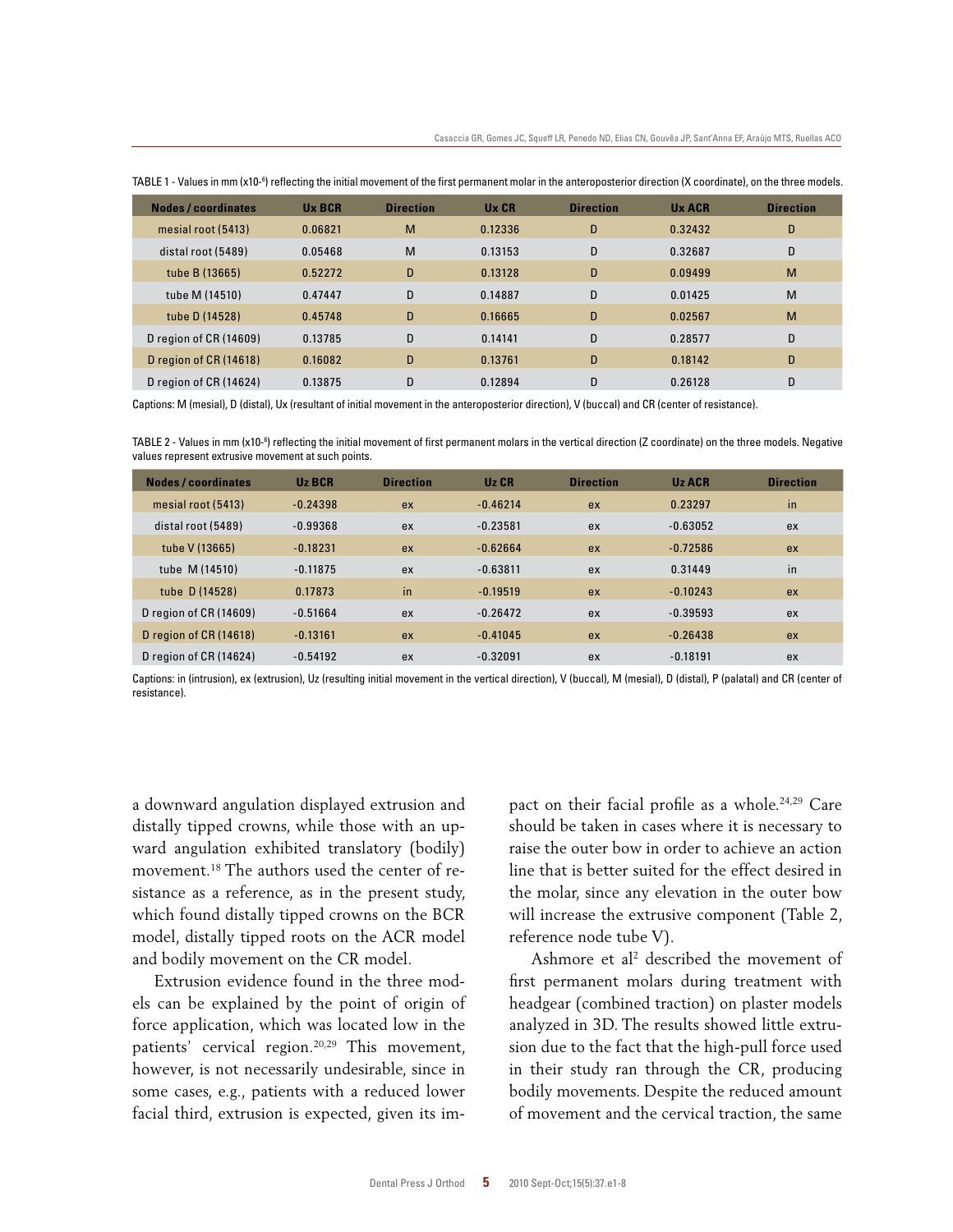results were found in this study: uniform distal movement of the crown and root, and mild extrusion on the CR model.

Oosthuizen et al<sup>20</sup> reported that the center of resistance of the maxillary first molar is positioned approximately at the trifurcation of the roots, at the mid-height of the cervical third. When the action line of a force does not go through the center of resistance, the tooth being moved tips under its center of rotation, i.e., depending on the position of this line, the molar will display a tipping movement.<sup>20</sup> The mechanical function explained above further reinforces the clinical findings as well as the findings of this study, based on finite elements.

The center of resistance of the tooth or skeletal unit to be moved provides the rationale for the organization of a force system.<sup>27</sup> The effects caused by varying the outer bow can also be applied to orthopedic movements since the reasoning behind the distribution of forces through vectors is similar. The only difference lies in the location of the center of resistance.

According to Klein's superimposition cephalometric studies, molar movement could be observed free from the influence exerted by the patient's growth<sup>15</sup>. He found that in  $17$ of 23 cases molars experienced distal bodily movement.<sup>15</sup> Unlike Piva et al<sup>22</sup>, Schiavon Gandini et al.24 demonstrated in cephalometric radiographs that even in cases where the maxilla was rotated downwards, the axial inclination of the molar remained unchanged and there was greater distal tipping of the root, even when the force line ran through the center of resistance. Schiavon Gandini et al<sup>24</sup> standardized outer bow angulation while Klein<sup>15</sup> resorted to cervical traction only.

Several authors have stated that it is possible to prevent undesirable displacements, such as mesial or distal crown tipping, through changes in the outer bow of the headgear ,by either raising or lowering it, but that depends more on the operator than on the patient.<sup>15,16</sup> Traction line angulation can be changed only by varying outer bow angle and length.20,25 It is possible, however, with such changes, to cause extrusive movements that undermine vertical control mechanics, especially when the outer bow is raised to correct distal molar tipping (tip back). In this situation, it is advisable to employ combined traction.

Similarly to the findings of this study, Haas believes that the tendency displayed by molars to rotate around their own axis in the lingual direction only occurs because force application derives from a low position in the outer bow (patient's cervical region). He therefore proposes that the inner bows of the headgear be expanded, thereby improving molar positioning.<sup>12</sup> Other authors recommend the use of a removable palatal bar to control vertical movement and correct undesirable rotations and torques during treatment.11,13,30 Besides, rectangular archwires can obviously be used to control torque when a patient is in this treatment phase.

Piva et al<sup>22</sup> suggest that  $3D$  studies be conducted given the limitations of radiography, which does not disclose pure molar movement through overlays (superimposition) due to changes in growing patients. Thanks to the use of the finite element method (FEM), the results of this research succeeded in reflecting maxillary molar movement in isolation by varying the outer bows of the headgear.

#### **CONCLUSIONS**

It was shown that the use of cervical-traction headgear causes extrusive and distal movement. Force line orientation is important to control maxillary molar movement, which can be translatory (bodily), tip back or tip forward, when distal movement occurs through the use of a headgear. Determining this approach depends on the clinical situation and on orthodontic treatment planning.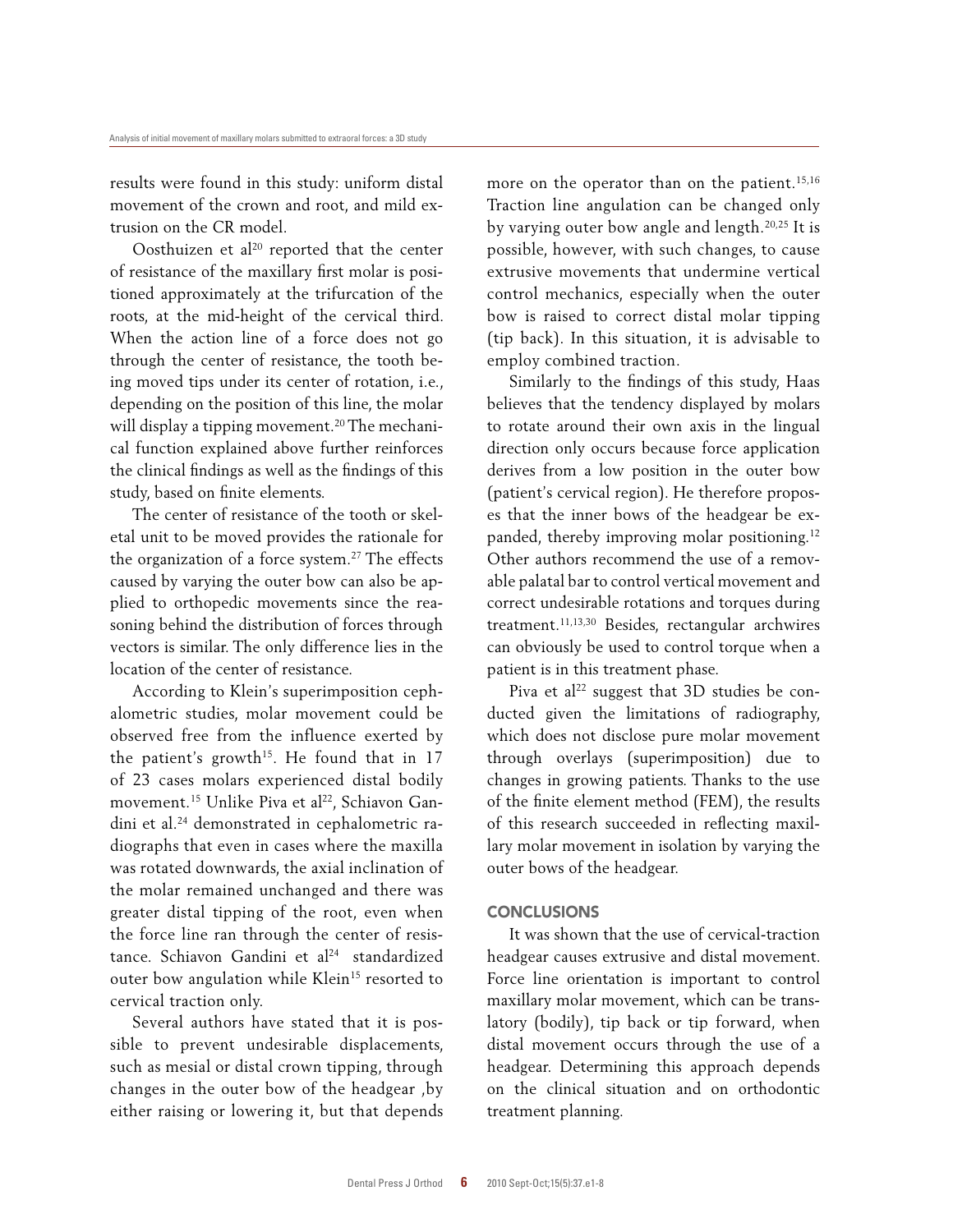#### **REFERENCES**

- 1. Armstrong MM. Controlling the magnitude, direction, and duration of extraoral force. Am J Orthod. 1971 Mar;59(3):217-43.
- 2. Ashmore JL, Kurland BF, King GJ, Wheeler TT, Ghafari J, Ramsay DS. A 3-dimensional analysis of molar movement during headgear treatment. Am J Orthod Dentofacial Orthop. 2002 Jan;121(1):18-29.
- 3. Baumrind S, Korn EL, Isaacson RJ, West EE, Molthen R. Quantitative analysis of the orthodontic and orthopedic effects of maxillary traction. Am J Orthod. 1983 Nov;84(5):384-98.
- Burkhardt DR, McNamara JA Jr, Baccetti T. Maxillary molar distalization or mandibular enhancement: a cephalometric comparison of comprehensive orthodontic treatment including the pendulum and the Herbst appliances. Am J Orthod Dentofacial Orthop. 2003 Feb;123(2):108-16.
- 5. Cattaneo PM, Dalstra M, Melsen B. The transfer of occlusal forces through the maxillary molars: a finite element study. Am J Orthod Dentofacial Orthop. 2003 Apr;123(4):367-73.
- 6. Chang YI, Shin SJ, Baek SH. Three-dimensional finite element analysis in distal en masse movement of the maxillary dentition with the multiloop Edgewise archwire. Eur J Orthod. 2004 Jun;26(3):339-45.
- 7. Chen WP, Lee BS, Chiang YC, Lan WH, Lin CP. Effects of various periodontal ligament elastic moduli on the stress distribution of a central incisor and surrounding alveolar bone. J Formos Med Assoc. 2005 Nov;104(11):830-8.
- 8. Gautam P, Valiathan A, Adhikari R. Craniofacial displacement in response to varying headgear forces evaluated biomechanically with finite element analysis. Am J Orthod Dentofacial Orthop. 2009 Apr;135(4):507-15.
- 9. Ghafari J, Shofer FS, Jacobsson-Hunt U, Markowitz DL, Laster LL. Headgear versus function regulator in the early treatment of Class II, Division 1 malocclusion: A randomized clinical trial. Am J Orthod Dentofacial Orthop. 1998 Jan;113(1):51-61.
- 10. Grando G, Young AA, Vedovello M Filho, Vedovello SA, Ramirez-Yañez GO. Prevalence of malocclusions in a young Brazilian population. Int J Orthod Milwaukee. 2008 Summer;19(2):13-6.
- 11. Gündüz E, Zachrisson BU, Hönigl KD, Crismani AG, Bantleon HP. An improved transpalatal bar design. Part I. Comparison of moments and forces delivered by two bar designs for symmetrical molar derotation. Angle Orthod. 2003 Jun;73(3):239-43.
- 12. Haas AJ. Headgear therapy: the most efficient way to distalize molars. Semin Orthod. 2000 Jun;6(2):79-90.
- 13. Ingervall B, Hönigl KD, Bantleon HP. Moments and forces delivered by transpalatal arches for symmetrical first molar rotation. Eur J Orthod. 1996 Apr;18(2):131-9.
- 14. Jacobson A. A key to the understanding of extraoral forces. Am J Orthod. 1979 Apr;75(4):361-86.
- 15. Klein PL. An evaluation of cervical traction on the maxilla and the upper first permanent molar. Angle Orthod. 1957 Jan;27(1):61-8.
- 16. Kloehn SJ. Orthodontics-force or persuasion. Angle Orthod. 1953 Jan;23(1):56-65.
- 17. Melsen B. Effects of cervical anchorage during and after treatment: an implant study. Am J Orthod. 1978 May;73(5):526-40.
- 18. Melsen B, Dalstra M. Distal molar movement with Kloehn headgear: is it stable? Am J Orthod Dentofacial Orthop. 2003 Apr;123(4):374-8.